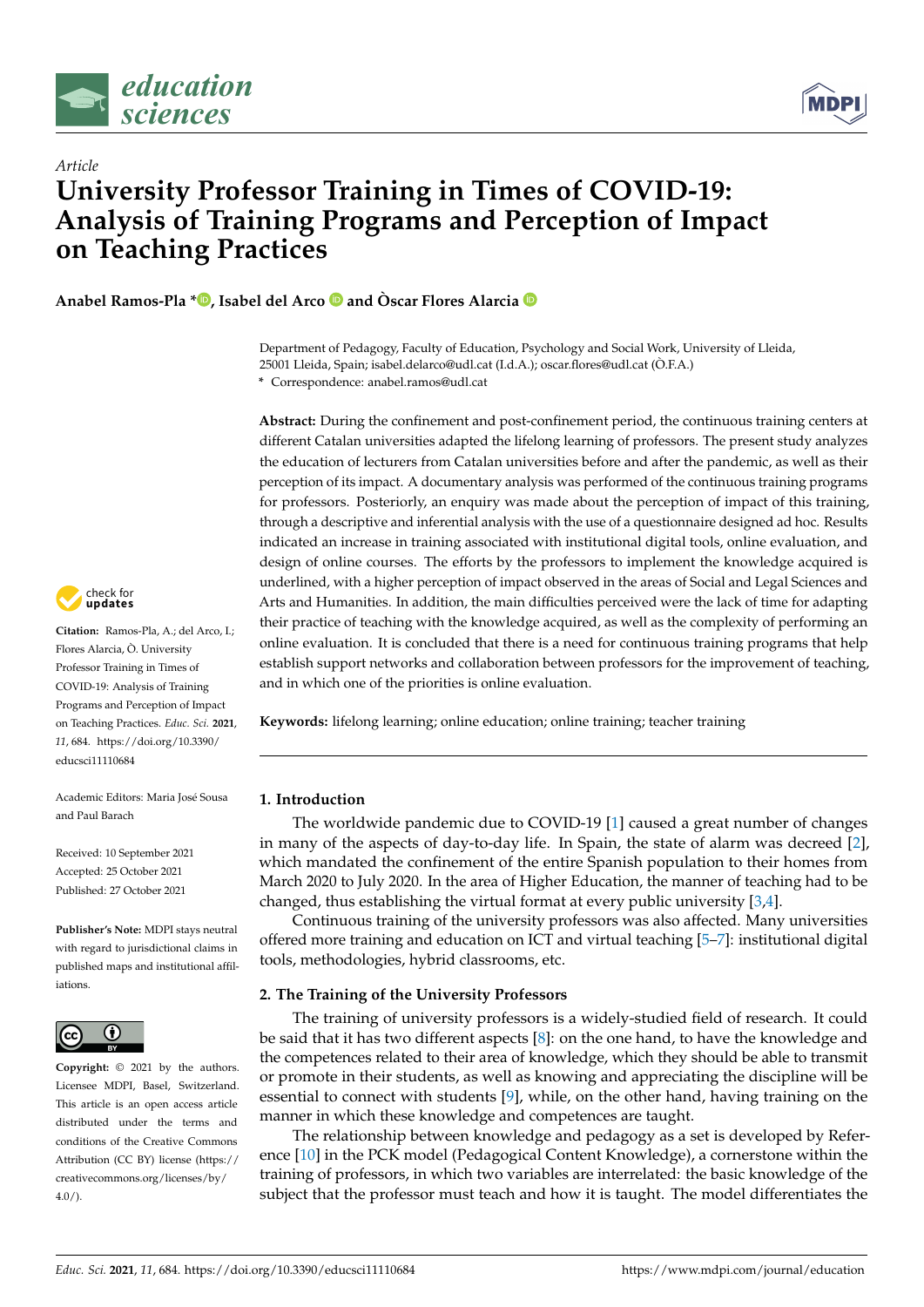pedagogue from the content expert because what is precisely sought is the intersection between these two elements [\[11](#page-10-3)[,12\]](#page-10-4).

Reference [\[13\]](#page-10-5) proposed the TPACK model (Technological Pedagogical Content Knowledge). The authors added a third element to the initial variables, technology. The TPACK model indicates that the training of the professors must seek the intersection between these three variables [\[14–](#page-10-6)[16\]](#page-10-7).

From a more current perspective, Reference [\[17\]](#page-10-8) presented the Model of Teacher Academic Development (MDAD). This model includes variables of content and pedagogy, and, although not in an explicit manner, we also glimpse the need to use technologies to achieve the objectives proposed. The value added by the MDAD model is that it proposes different levels of development and dimensions. The levels reflect the progression of a specific teaching value, a progression regulated by 15 dimensions, which are organized into three blocks: curriculum (what do we teach?); processes (how do they learn? how do we teach?); and rationales (why do we do what we do?). In this sense, Reference [\[17\]](#page-10-8) affirms that the aim of the model is to stagger the advance of each dimension until reaching its greatest development. The result of the three levels is an adequate map of teaching.

Universities must promote and facilitate training of professors. It is indispensable to harmonize the institutional logics with the needs of the professors [\[18\]](#page-10-9). Starting with this harmonization, different training modalities can be promoted [\[8\]](#page-10-0): training courses, seminars, support and collaboration between professors, reflective practices, etc., always trying to achieve that the training activity has a positive impact and is transferred to the professors' teaching tasks.

## **3. Impact of the Continuous Training of Professors**

Presently, and considering the COVID-19 pandemic [\[1\]](#page-9-0), the e-learning training processes of university professors have become key elements for the positive impact of the knowledge acquired on virtual teaching [\[19–](#page-10-10)[21\]](#page-10-11). According to References [\[22](#page-10-12)[,23\]](#page-10-13), transferring new training consists on the application of the skills, knowledge, and attitudes acquired into the workplace. The positive impact of training is one of the aims of the professor's training programs. Thus, a positive impact on the practice of teaching [\[24,](#page-10-14)[25\]](#page-10-15), or in the development of the pertinent education competences, is sought from the newly acquired knowledge.

However, achieving a positive impact of the university professor's training is a great challenge [\[15](#page-10-16)[,23](#page-10-13)[,25](#page-10-15)[–29\]](#page-10-17). In addition, there is little scientific evidence which examines if the training received is truly applied, and in the case it is, if the new knowledge improves university teaching [\[1](#page-9-0)[,11](#page-10-3)[,30\]](#page-10-18). This aspect is more emphasized when the impact of training associated with the ICT is linked to it [\[14,](#page-10-6)[31](#page-10-19)[,32\]](#page-10-20), but especially with its connection with the disciplinary and pedagogic competences [\[15](#page-10-16)[,16\]](#page-10-7).

Assessment of the impact places the spotlight on the changes made before and after the training, and it also allows us to observe if the training of the professors leads to real transformations and changes in the practice of teaching [\[30–](#page-10-18)[33\]](#page-10-21). Therefore, evaluation of the impact allows for a self-evaluation of the knowledge acquired, and the real meaning of the training received [\[26](#page-10-22)[,30\]](#page-10-18). In this sense, evaluation of the impact of training allows us to make decisions that could lead to its improvement [\[15,](#page-10-16)[26,](#page-10-22)[34,](#page-10-23)[35\]](#page-10-24).

Lastly, it should be considered that evaluation of the impact of the training should be performed the year after it occurred, as it is always done on a delayed basis [\[26](#page-10-22)[,27](#page-10-25)[,34](#page-10-23)[–36\]](#page-10-26). This will allow the changes in the practice of teaching associated to the training received to take place.

#### **4. Methodology**

*4.1. Objectives*

The objectives of this study are:

• To analyze the training received by professors from Catalan universities during the pandemic for their practice of teaching.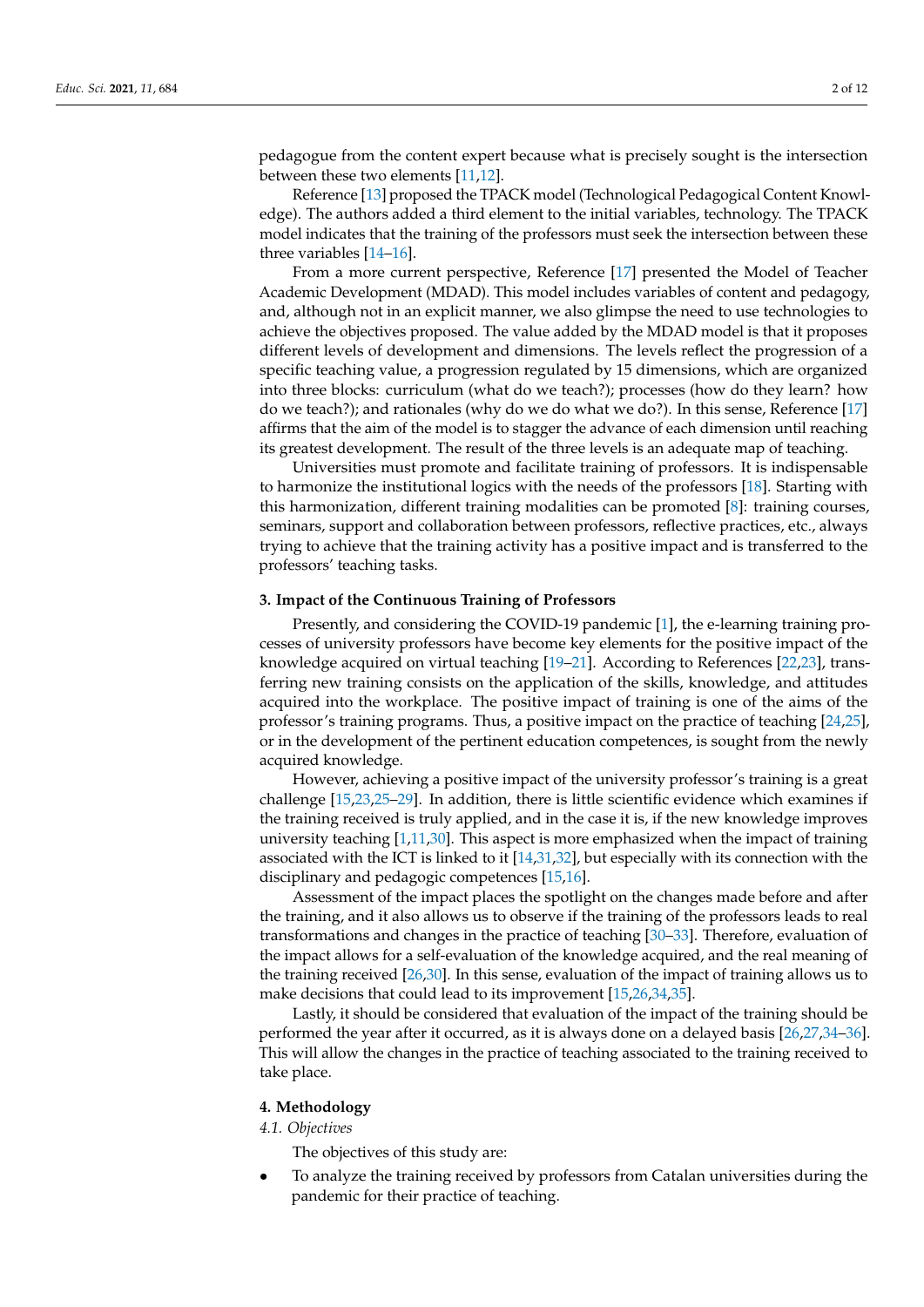- To learn about the training proposals planned and the subjects that were most demanded.
	- To evaluate the perception of impact of the training received.

# *4.2. Method*

- To achieve the objectives proposed, the study was conducted in two key phases:
- A. First, a study was made of the continuous training offered to university professors in 2019 and 2020 by the different university units and institutions that were responsible for this matter. A comparison was made to determine the type of training proposals and the subjects developed, as well as to discover which garnered the most professors' interest. The intention was to compare and contrast the differences between the training proposals from each year and, to verify if the new teaching reality due to the pandemic, intervened in the training demanded by the professors. This first phase was conducted through documentary analysis. The results are shown in a table of percentages.
- B. Second, through a non-experimental and descriptive quantitative research methodology, we constructed an ad hoc questionnaire to ask about aspects associated to the adequacy and perception of impact of the training received on the practice of teaching itself.

This questionnaire was composed by a block of identification data considered as independent variables: age, gender and area of knowledge. After this, 51 items are shown, which were answered using Likert-type responses, where 0 was nothing/null, and 4 signified a lot/always. These 51 items were grouped into 6 differentiated blocks:

- Block 1: Type of training received (9 items),
- Block 2: Level of learning derived from the training (8 items),
- Block 3: Help from the knowledge acquired (12 items),
- Block 4: Feelings towards the use of the new knowledge (4 items),
- Block 5: Difficulties in the application of the training received (9 items), and
- Block 6: Perception of impact of the training (9 items).

The questionnaire finishes with three open-ended questions that inquire about the reasons for which the professors signed up to the training courses, the self-diagnosis performed about their level of competence for conducting online teaching, and, finally, which aspects should be improved in the training courses received.

The statistical treatment of the data collected with this questionnaire will serve to conduct a descriptive and inferential analysis. The techniques and statistical tests utilized were:

- Descriptive tests of the quantitative variables with frequency and percentage tables.
- The Likert variables were described through a distribution of percentages of the responses and the habitual tools of means and standard deviations.
- The reliability of the questionnaires was assessed through Cronbach's Alpha Coefficient to measure the internal consistency. A value higher than 0.60 indicates an acceptable reliability, and, if higher than 0.80, it is good, or >0.90 very good.
- The non-parametric Friedman test was utilized to contrast the mean values of the Likert variables measured in the same sample of subjects that were not have a statistically normal distribution, to verify the meaning of the differences between them.
- To contrast the means of the subgroups of the different subjects, the Mann-Whitney and Kruskal–Wallis tests were utilized when these were not distributed normally.

Lastly, the effect size was calculated to express the magnitude of the differences between the samples. This effect size was expressed in R2 (scale: 0–1) so that it could be compared between different types of data from the variables, and between different statistical tests. When the means were compared, R2 was calculated with Cohen's D [\[37\]](#page-11-0). When the variables were categorical, R2 was calculated with Cramer's V, similar to Pearson's, but specific for these type of data [\[38\]](#page-11-1). In all these inferential statistical tests, significance was considered when  $p < 0.05$ , with high significance when  $p < 0.01$ .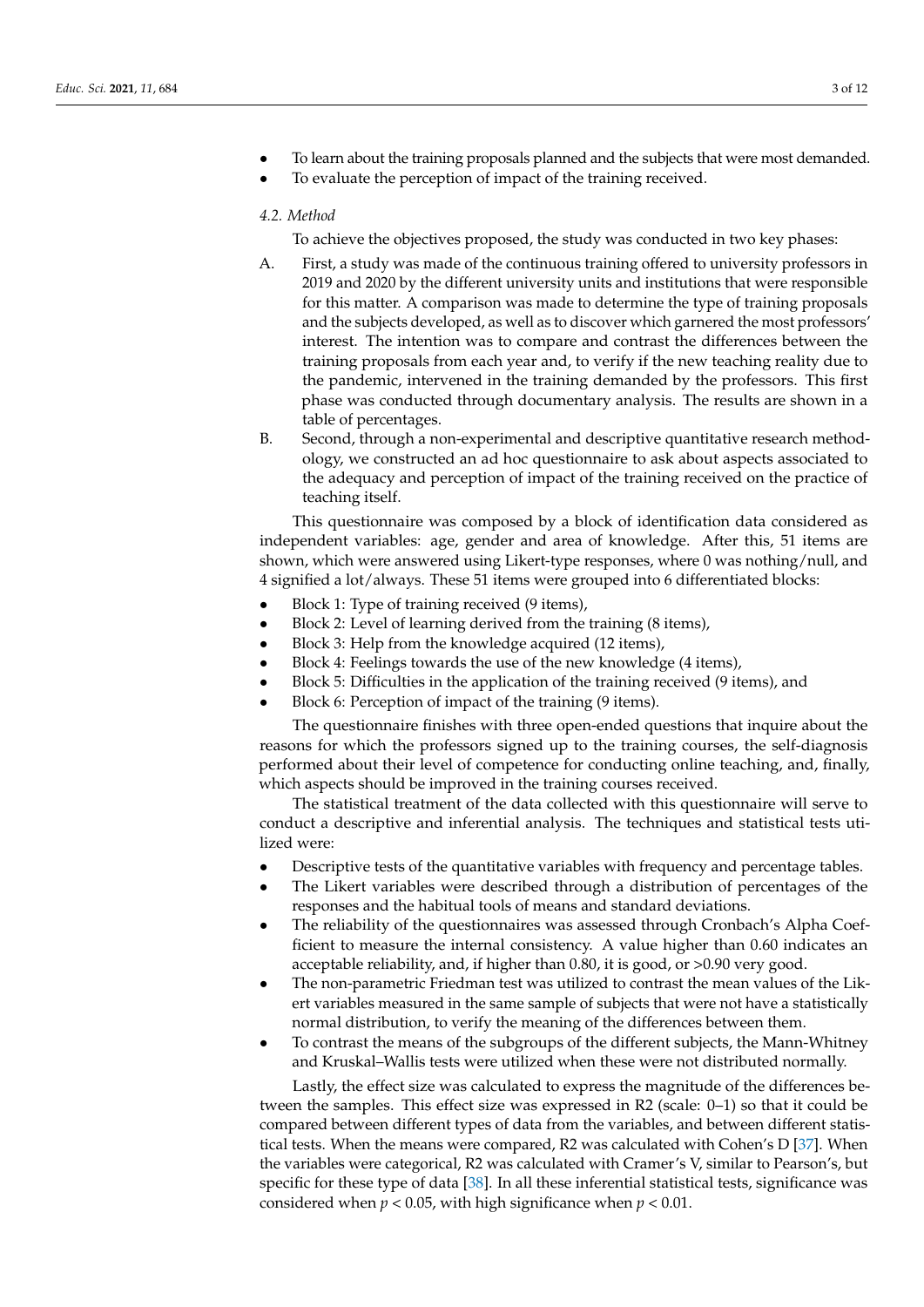The questionnaire was applied thanks to the collaboration of the professor training centers from the participating Catalan universities (UAB, UB, UPF, UdG, URV, UdL, UVic, and UPC). The size of the study sample was calculated to be approximately 6620 professors, considering a value of 20 per training course, with 331 training courses counted.

According to this N population, and setting the confidence level at 95%, along with a maximum margin of error of  $\pm 5$ %, and an assumption of maximum variance (P = Q = 50%): the minimum sample N estimated was 364 subjects. We were able to obtain responses from 379 participants, so that this initial estimated number of cases needed was exceeded, thereby satisfactorily meeting the sampling conditions and slightly reducing the margin of error forecasted (4.9%).

The age of the professors who completed the questionnaire ranged from 24 to 65 years old (median of 48), with the mean age of 46.6 years old (95% CI: 45.6–47.6; SD  $\pm$  9.8 years). A greater participation of women as compared to men, 64.4% versus 35.6% (244 and 135 cases) was observed. The mean for both genders was similar (M: 47.4 versus W: 46.2), without a significant difference found between them (*p* > 0.05).

The most represented areas of knowledge were Social and Legal Sciences (32.7%; 124), followed by Health Sciences (26.1%; 99). Engineering and Architecture (17.4%; 66) occupied the next position, with Science (12.7%; 48) and Arts and Humanities (11.1%; 42) found in the lowest positions.

Data indicated that before the COVID-19 health crisis, the degree of prior knowledge associated to online teaching and the digital classroom was not very high: only 0.8% (3 cases) confirmed that they were well prepared, and 20.6% (78) considered themselves to have a great amount of knowledge. The largest part of the sample (37.2%; 141) affirmed that they only had some basic knowledge and notions. Lastly, 25.3% (96) answered that they had little knowledge, and 16.1% (61) had no knowledge.

## *4.4. Validity and Reliability of the Questionnaire*

The questionnaire was subjected to content validity by 10 judges, of which 5 were experts in professor training and 5 were participants in the sample analyzed. The validation criteria utilized were univocality, relevance, and the degree of importance of each item. The suggestions from the judges were considered for the creation of the final version of the questionnaire.

Overall reliability of the items as a set was studied, with a high Cronbach's Alpha value of 0.95 (CI: 0.94–0.96) found. This high reliability was maintained separately by each block, with coefficients within the range of 0.80 (from the Perception of impact of the training), and 0.94 (from the Help from the training received).

#### **5. Results**

Firstly, data on the analysis of the programs planned by the universities for the training of professors in 2019 and 2020 will be presented. Afterwards, and to provide an answer to the study objectives, we considered, specifically, three blocks of the questionnaire, as they were directly associated to the knowledge acquired in the training by professors and the application and perception of impact of this knowledge in the practice of teaching: Block 3 (Help from the training received, Cronbach's Alpha = 0.94, CI 0.93/0.95), Block 5 (Difficulties in the application of the training received, Cronbach's Alpha = 0.86, CI 0.84/0.88), and Block 6 (Perception of impact of the training, Cronbach's Alpha = 0.80, CI 0.77/0.83).

#### *5.1. Training Proposals for University Professors at Catalan Universities*

Table [1](#page-4-0) shows the analysis performed starting with the training courses offered Catalan universities that were analyzed. A comparison was made between the training offered in 2019 (pre-COVID-19 period) and those in 2020 (COVID-19 period).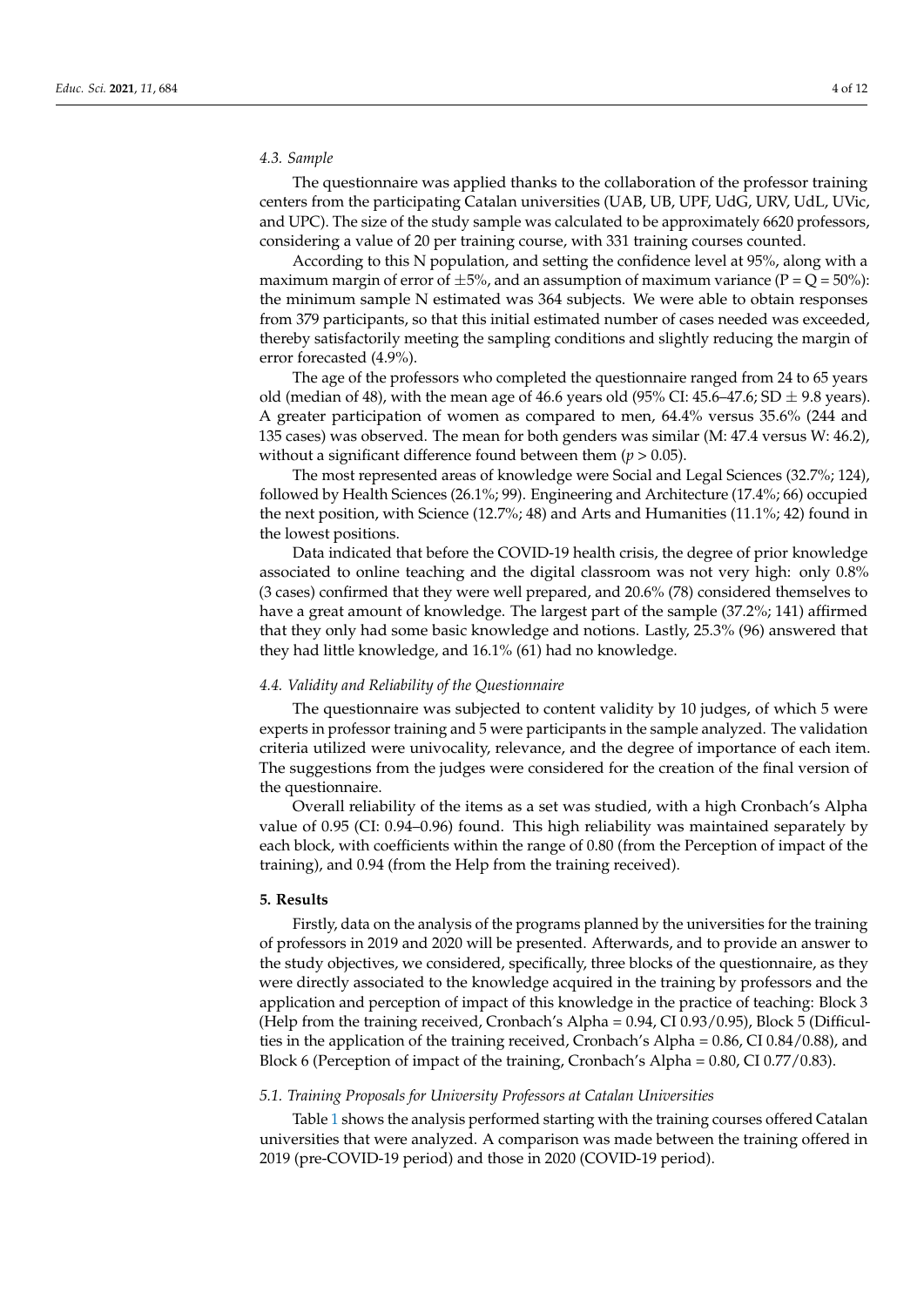| <b>Training Content</b>                                    | Percentage 2019 | Percentage 2020 |
|------------------------------------------------------------|-----------------|-----------------|
| Institutional digital tools                                | 32.25%          | 36.23%          |
| Non-institutional digital tools                            | 21.78%          | 9.67%           |
| Methodologies compatible with online<br>teaching           | 20.16%          | 13.04%          |
| Communication through digital tools                        | 2.42%           | 3.86%           |
| Evaluation compatible with online teaching                 | 5.65%           | 13.53%          |
| Personal management in times of crisis                     | 1.61%           | 0.97%           |
| Equipment for hybrid classrooms                            | 0.81%           | $0.97\%$        |
| Design of online courses: transition to<br>remote teaching | $4.03\%$        | 12.56%          |
| Tutoring                                                   | $4.03\%$        | 2.42%           |
| Computer safety and data protection                        | $4.03\%$        | 6.76%           |
| Total for online teaching training                         | 18.51%          | 30%             |

<span id="page-4-0"></span>**Table 1.** Training offered by Catalan universities in 2019 and 2020.

Source: Created by authors.

During the 2019 period (pre-pandemic period), Catalan universities offered 670 continuous training courses for professors, of which 124 (18.51%) were destined toward the development of the digital competences of the educators. Thus, of the 124 courses, the training contents that were most taught were: Institutional digital tools (32.25%), Non-institutional digital tools (21.78%), Methodologies compatible with online teaching (20.16%), and Evaluation compatible with online teaching (5.65%). On the other hand, the contents that were least offered were: Computer safety and data protection, Tutoring, and Design of online courses: transition to remote teaching (all of them with 4.03%), Personal management in times of crisis (1.61%), and Equipment for hybrid classrooms (0.97%).

Due to the pandemic, the Catalan universities offered 690 continuous training courses, of which 207 (30%) aimed to help with the adaptation to virtual teaching. Of these 207 courses, as observed in Table [1,](#page-4-0) the contents that were most taught in 2020 were: Institutional digital tools (36.23%), Evaluation compatible with online teaching (13.53%), Methodologies compatible with online teaching (13.04%), Design of online courses: transition to remote teaching (12.56%). On the other hand, the least offered were: Communication through digital tools (3.86%), Tutoring (2.42%), Personal management in times of crisis (0.97%), and Equipment for hybrid classrooms (0.97%).

# *5.2. Description of the Perception of Impact of the Training Received on Teaching*

#### 5.2.1. Help from the Training Received

Table [2](#page-5-0) summarizes the responses about the knowledge acquired by professors.

After the contrast analysis between the means of these items, a high statistical significance was found,  $p < 0.001$  (Friedman value =  $675.63$ ;  $p$ -value = 0.000000), along with a large size effect ( $R2 = 0.188$ ), which demonstrated the existence of differences in the responses provided for these items. The analysis of the means points out that the significance was mainly determined by on item, number 3.12 (Establish collaboration and exchange networks with other colleagues), which obtained a score that was lower than the rest. The rest of the items obtained homogeneous mean values, between 2.44 and 3.00. Among the items with the highest scores, the following are highlighted: 3.8 (Have more knowledge about digital tools), 3.1 (Improve my online teaching), 3.2 (Be more efficient in online teaching), and 3.4 (Become more aware of my needs).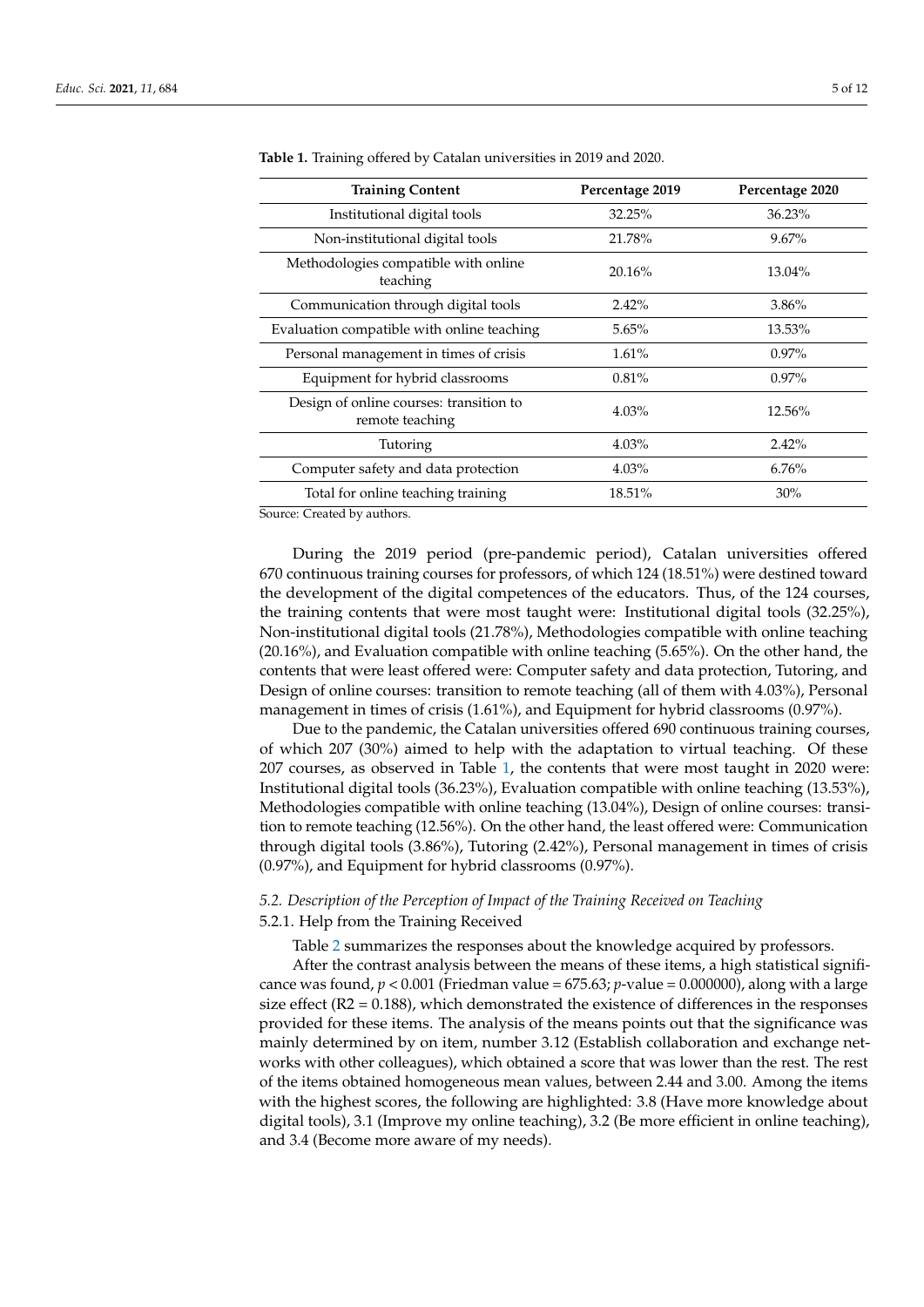<span id="page-5-0"></span>

| % of Response for Each Option                                                         |          |      |                | <b>Descriptive Values</b> |      |      |           |
|---------------------------------------------------------------------------------------|----------|------|----------------|---------------------------|------|------|-----------|
| Item                                                                                  | $\bf{0}$ | 1    | $\overline{2}$ | 3                         | 4    | Mean | Std. Dev. |
| 3.1: Improve my online teaching                                                       | 3.2      | 6.6  | 12.9           | 43.3                      | 34.0 | 2.98 | 1.01      |
| 3.2: Be more efficient in online teaching                                             | 3.2      | 8.2  | 16.9           | 40.1                      | 31.7 | 2.89 | 1.04      |
| 3.3: Improve the quality of my online teaching                                        | 3.2      | 8.2  | 23.2           | 37.7                      | 27.7 | 2.79 | 1.04      |
| 3.4: Become more aware of my needs                                                    | 7.1      | 5.5  | 21.1           | 28.0                      | 38.3 | 2.85 | 1.20      |
| 3.5: Have more interest for learning about online teaching                            | 8.7      | 11.1 | 20.3           | 30.6                      | 29.3 | 2.61 | 1.25      |
| 3.6: Develop new aptitudes for online teaching                                        | 4.7      | 7.1  | 22.2           | 39.6                      | 26.4 | 2.76 | 1.07      |
| 3.7: Have more knowledge about methodologies that are<br>adequate for online teaching | 7.1      | 7.9  | 23.5           | 36.1                      | 25.3 | 2.65 | 1.15      |
| 3.8: Have more knowledge about digital tools                                          | 4.0      | 4.0  | 15.3           | 42.0                      | 34.8 | 3.00 | 1.01      |
| 3.9: Have more knowledge about online evaluations                                     | 11.1     | 12.1 | 19.3           | 26.9                      | 20.6 | 2.44 | 1.25      |
| 3.10: Have more knowledge about quality online teaching                               | 8.7      | 9.5  | 22.7           | 36.9                      | 22.2 | 2.54 | 1.19      |
| 3.11: Have more tools to improve communication                                        | 10.3     | 13.7 | 20.1           | 33.8                      | 22.2 | 2.44 | 1.26      |
| 3.12: Establish collaboration and exchange networks with<br>other colleagues          | 24.5     | 21.4 | 27.7           | 13.5                      | 12.9 | 1.69 | 1.32      |

Table 2. Descriptive analysis. Help from the training received. Reliability: Alpha = 0.94 N = 379.

Source: Created by authors.

# 5.2.2. Block 5: Difficulties in the Application of the Training Received

Table [3](#page-5-1) contains the description of the items associated with the difficulties found for applying the knowledge acquired.

Table 3. Descriptive analysis. Difficulties in the application of the training received. Reliability: Alpha = 0.86 N = 379.

<span id="page-5-1"></span>

| Percentage of Response for Each Option                                        |          |      |                |      | <b>Descriptive Values</b> |      |           |
|-------------------------------------------------------------------------------|----------|------|----------------|------|---------------------------|------|-----------|
| Item                                                                          | $\bf{0}$ | 1    | $\overline{2}$ | 3    | 4                         | Mean | Std. Dev. |
| 5.1: Insufficient digital resources                                           | 24.8     | 19.6 | 20.1           | 24.0 | 12.1                      | 1.80 | 1.37      |
| 5.2: Insufficient training on online teaching                                 | 24.8     | 25.6 | 25.9           | 16.6 | 7.1                       | 1.56 | 1.23      |
| 5.3: Lack of time                                                             | 7.1      | 103  | 20.1           | 25.6 | 36.9                      | 2.75 | 1.25      |
| 5.4: Lack of support from the institution                                     | 31.9     | 19.8 | 23.5           | 11.9 | 12.9                      | 1.54 | 1.38      |
| 5.5: Insecurity in implementing new things                                    | 25.6     | 27.2 | 26.1           | 16.6 | 4.5                       | 1.47 | 1.70      |
| 5.6: Difficulty in applying new methodologies                                 | 19.0     | 24.0 | 30.3           | 23.2 | 3.4                       | 1.68 | 1.13      |
| 5.7: Difficulty in applying the evaluation compatible with<br>online teaching | 13.5     | 16.6 | 24.5           | 22.4 | 23.0                      | 2.25 | 1.34      |
| 5.8: Difficulty in applying digital resources                                 | 22.2     | 32.7 | 26.4           | 16.1 | 2.6                       | 1.44 | 1.08      |
| 5.9: Lack of access to technological means and resources                      | 45.4     | 15.8 | 22.7           | 13.5 | 2.6                       | 1.12 | 1.20      |

Created by authors with IBM SPSS Statistics 25.

Responses did not denote great difficulties (medium-low level). Within the responses, two items were prominent due to their higher values, which indicated greater difficulties (see Figure [1\)](#page-6-0): 5.3 (Lack of time), and 5.7 (Difficulty in applying the evaluation compatible with online teaching). The results from the comparison test showed that these differences were very significant statistically, *p* < 0.0001 (Friedman value = 592.52; *p*-value = 0.000000), and with a large size effect ( $R2 = 0.206$ ). On the contrary, the lowest degree of difficulty was observed in item 5.9 (Lack of access to technological means and resources).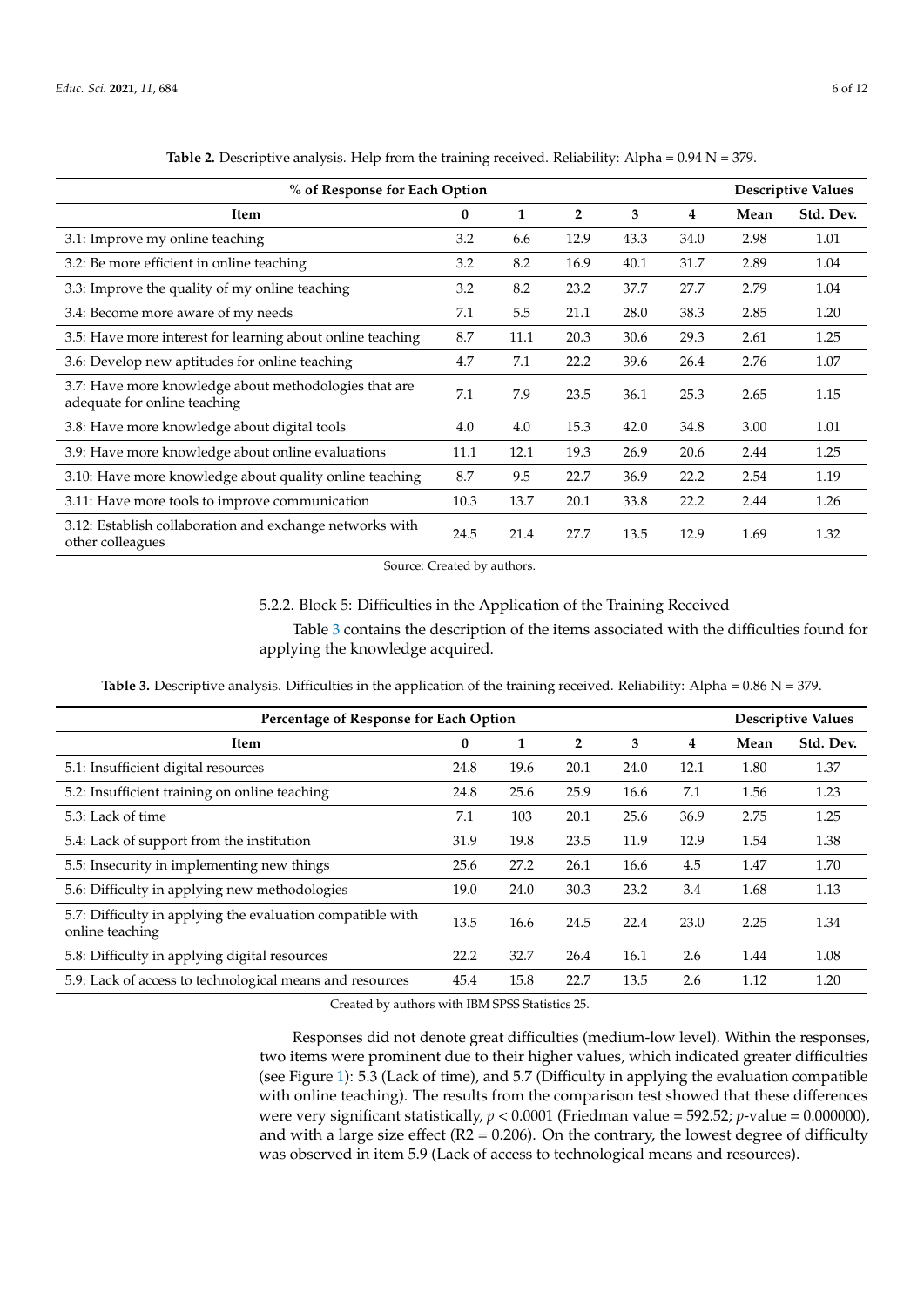<span id="page-6-0"></span>

= 0.000000), and with a large size effect (R2 = 0.206). On the contrary, the lowest degree of

**Figure 1.** Diagram of the means. Difficulties in the application of the training received. N = 379. Created by authors with IBM SPSS Statistics 25. Created by authors with IBM SPSS Statistics 25.

# 5.2.3. Block 6: Perception of Impact of the Training 5.2.3. Block 6: Perception of Impact of the Training

Lastly, Table [4 s](#page-6-1)hows the perception of impact of the training received on the practice of teaching. of teaching.

**Table 4.** Descriptive analysis. Perception of impact of training. Reliability: Alpha = 0.80 –N = 379. **Table 4.** Descriptive analysis. Perception of impact of training. Reliability: Alpha = 0.80 –N = 379.

<span id="page-6-1"></span>

| Percentage of Response for Each Option                        |          |      |                |      | <b>Descriptive Values</b> |      |           |
|---------------------------------------------------------------|----------|------|----------------|------|---------------------------|------|-----------|
| Item                                                          | $\bf{0}$ | 1    | $\overline{2}$ | 3    | 4                         | Mean | Std. Dev. |
| 6.1: Development of my digital competence                     | 3.2      | 4.7  | 17.7           | 41.2 | 33.2                      | 2.97 | 0.99      |
| 6.2: Application of the knowledge acquired                    | 1.6      | 1.6  | 16.9           | 39.3 | 40.6                      | 3.16 | 0.87      |
| 6.3: Application of new technologies                          | 2.4      | 8.2  | 21.4           | 34.6 | 33.5                      | 2.89 | 1.04      |
| 6.4: Application of new online evaluation strategies          | 7.7      | 15.8 | 23.0           | 29.0 | 24.5                      | 2.47 | 1.23      |
| 6.5: Application of new institutional digital resources       | 2.4      | 8.2  | 15.3           | 30.3 | 43.8                      | 3.05 | 1.06      |
| 6.6: Application of new non-institutional digital resources   | 19.3     | 7.1  | 25.9           | 25.6 | 22.2                      | 2.24 | 1.39      |
| 6.7: Use of new ways to communicate with the student          | 5.8      | 7.9  | 25.3           | 30.9 | 30.1                      | 2.72 | 1.15      |
| 6.8: Maintenance of the same teaching format                  | 23.7     | 26.1 | 25.3           | 20.1 | 4.7                       | 1.56 | 1.19      |
| 6.9: Creation of a network of colleagues to share experiences | 43.0     | 29.0 | 15.3           | 9.6  | 3.2                       | 1.01 | 1.12      |

Created by authors with IBM SPSS Statistics 25.

Comparison (Figure [2\)](#page-7-0) again revealed the existence of highly significant differences (*p* < 0.0001, Friedman value = 1083.52; *p*-value = 0.0000000), along with a very large size effect of  $38.1\%$  (R2 = 0.381), which provided solid statistical support that confirm the existence of large differences in this block of items. After analyzing the mean values, it was verified that two items were different from the rest due to their low values: 6.9 (Creation of a network of colleagues to share experiences), and 6.8 (Maintenance of the same teaching format), which were, therefore, the ones where less perception of impact was observed. On the other hand, many items had superior scores, mainly: 6.2 (Application of the knowledge acquired) and 6.5 (Application of new institutional digital resources), but we could also cite 6.1 (Development of my digital competence) and 6.3 (Application of new technologies).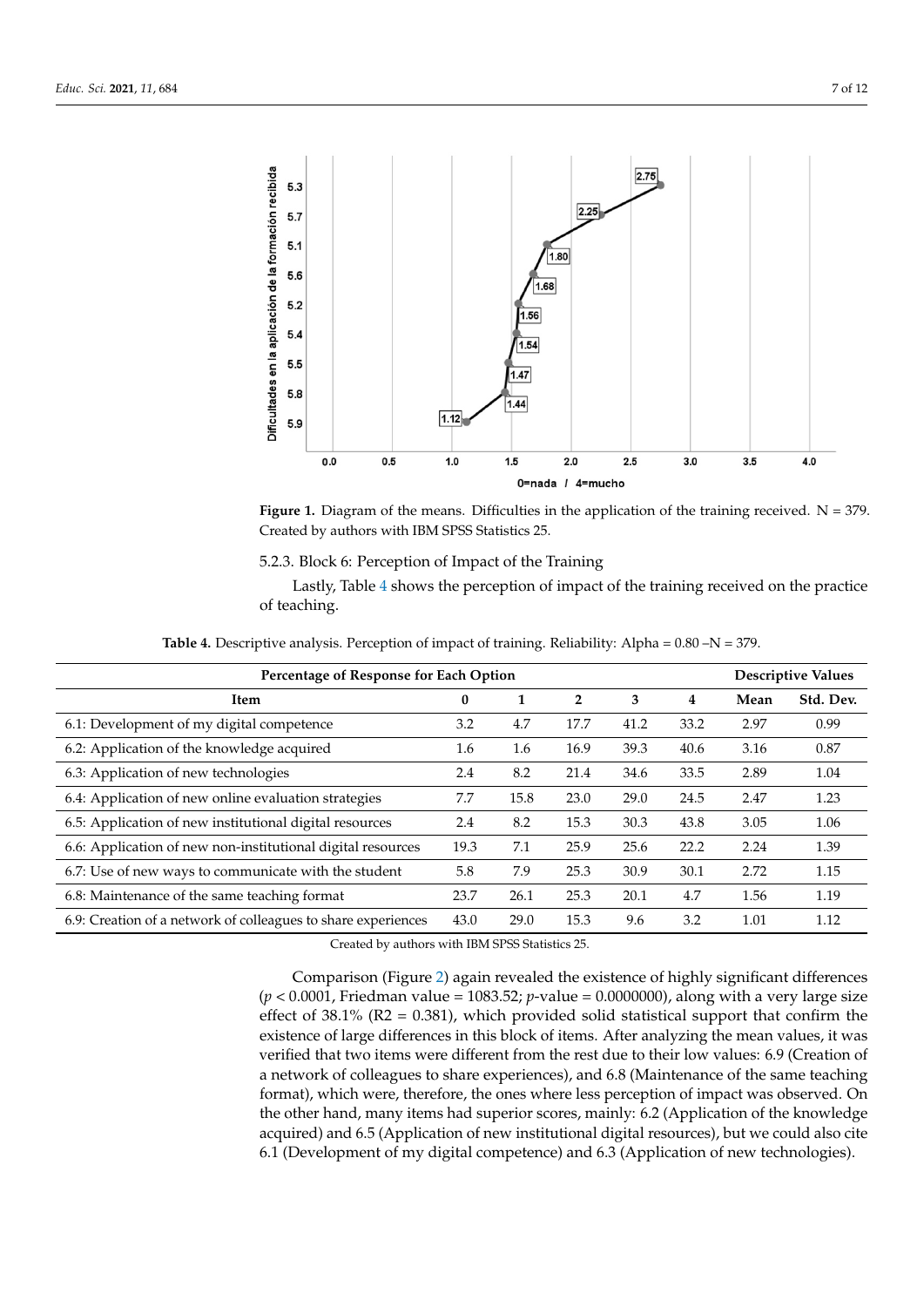<span id="page-7-0"></span>

**Figure 2.** Diagram of means. Perception of impact of the training received. N = 379. Created by **Figure 2.** Diagram of means. Perception of impact of the training received. N = 379. Created by authors with IBM SPSS Statistics 25. authors with IBM SPSS Statistics 25.

# *5.3. Inferential Analysis 5.3. Inferential Analysis*

new technologies).

 $N_{\rm ext}$ , all the items from each block were contrasted as a function of the factors:  $S_{\rm ext}$ Age, and Area of knowledge. Non-parametric tests were utilized (due to the lack of normality of the normality) and the size of  $\alpha$  normality of the second integration of the size of  $\alpha$ molitanty of these variables), and the size effect (R2) was ad Next, all the items from each block were contrasted as a function of the factors: Sex, normality of these variables), and the size effect (R2) was added.

In relation to the blocks used in this study, we can highlight the following: In relation to the blocks used in this study, we can highlight the following:

- $\epsilon_{\rm{tot}}$  and  $\epsilon_{\rm{tot}}$  is the contract with statistical significance and accompanied indicated that with an effect size of any importance. The ones that appeared indicated that: • Gender: Differences were barely found with statistical significance and accompanied
	- − Highest mean scores of women for the items: 3.6 (Develop new attitudes to-online teaching) and 6.5 (Application of new institutional digital resources). − Highest mean scores of women for the items: 3.6 (Develop new attitudes towards
	- − Higher mean scores of men for items 5.3 (Lack of time) and 5.1 (Insufficient digital resources). − Higher mean scores of times of times 5.3 (Lack of time) and 5.3 (Lack of time) and 5.1 (Insufficient dig-1.1 (Insufficient dig-1.1 (Insufficient dig-1.1 (Insufficient dig-1.1 (Insufficient dig-1.1 (Insufficient dig-1.1
	- Age: For the analysis of age as a possible explanatory factor for the differences between the items, many cut-off points for this variable were tried. Ultimately, the best results were found by the cut-off points presented in the following results: until 35 years old, from 36 to 50 years old, and from 51 years old forward. As a function of this categorization, high significances with a large effect size were found in:
		- − In item 3.9 (Have more knowledge about online evaluations) (*p* < 0.001; effect of 6.6%) and item 6.4 (Application of new online evaluation strategies)  $(p < 0.001)$ ; effect of 6.7%), the highest mean was observed in the younger participants, with the lowest value found in the intermediate age group, to again increase in the oldest group.
		- − In item 5.1 (Insufficient digital resources) (*p* < 0.001; effect of 6.1%), the inverse relationship can again be observed, where the score was reduced as the age of the participants increased, but especially in the jump from the 31 years old with respect to those who are younger.
	- Knowledge: the highest means were observed in Arts and Humanities, and Social and Legal Sciences, with the lowest mean observed for Sciences. The significances with large effects were especially observed in Block 3, in the items: Improve my online teaching, improve the quality of my online teaching. Develop new aptitudes for online teaching, and Have more knowledge about quality online teaching. The Sciences professors scored this last item with the lowest values.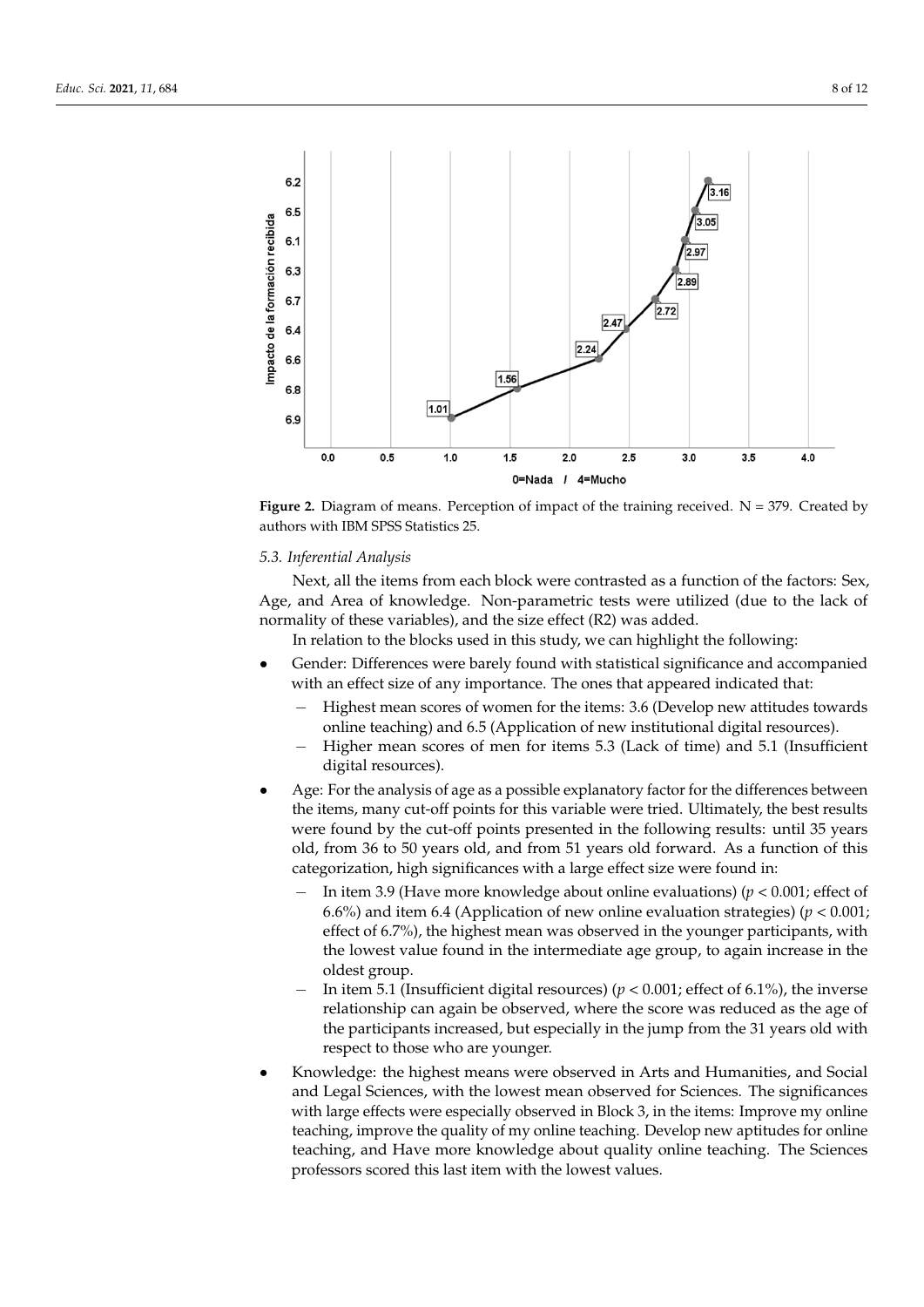Arts and Humanities and Social and Legal Sciences once again provided the highest scores in Block 6, with special emphasis in the items Development of my digital competence, and Application of new non-institutional digital resources. This last item received the lowest scores in the area of Engineering and Architecture.

#### **6. Discussion**

In first place, with respect to the training proposals planned, we verified their increase in 2020. This increase was essentially centered with online teaching; therefore, we can conclude that universities were able to focus the training on the main professor's needs at that time. The problem, however, was that the proposals were mainly focused on digital tools and their use, leaving aside methodological and didactic aspects, an approach that was not in agreement with the most important models of reference, such as those from References [\[10,](#page-10-2)[13\]](#page-10-5). This could have contributed to the fact that the professors reproduced didactic methods belonging to in-person teaching [\[4](#page-9-3)[,5\]](#page-9-4) during their practice of online teaching.

However, the interest of lecturers for obtaining answers to face the challenges brought on by the new ways of teaching was evident, due to the increase in course participation. The new knowledge acquired was specifically centered on three aspects: adapt in-person teaching to virtual teaching, improve skills for virtual teaching, and to discover technological tools. Interest was observed for the application of this new knowledge towards the practice of teaching [\[24](#page-10-14)[,25\]](#page-10-15), thus meeting one of the main objectives of professor's training. Perhaps the next step would be to discover, in agreement with References [\[11](#page-10-3)[,30\]](#page-10-18), if the perception of impact detected improved or not the quality of teaching. However, the application of this new knowledge was not without its difficulties, as the study demonstrated that the professors had problems in the application of knowledge related with the evaluation of learning in online teaching, as also pointed out by authors, such as References [\[39,](#page-11-2)[40\]](#page-11-3). Transferring the parameters of an in-person evaluation to online evaluation is impossible, considering that in most occasions, the evaluation models developed for in-person teaching are based on collecting information on the contents that students are able to recall, as a result of a transmission-based methodology.

The obligation of fitting the evaluation to the online format evidences the awkwardness of the dominant pedagogic model [\[41\]](#page-11-4), which is far from pedagogic models based on active learning and an authentic evaluation.

Another aspect which highlighted the difficulty in applying the knowledge acquired was the lack of time [\[42\]](#page-11-5), greatly expressed by the male professors in the intermediate age interval. The younger and older professors did not indicate this difficulty, either due to a greater motivation towards the improvement of teaching, or, because in the case of the older ones, they had the professional stability necessary for dedicating their time to the practice of teaching. References [\[17](#page-10-8)[,43–](#page-11-6)[46\]](#page-11-7) point to the need to establish a professional profile of educators that is more equilibrated between the different functions of a university professor, and which allow easing the tensions between teaching and research.

### **7. Conclusions**

As a result of this study, a series of relevant conclusions can be drawn. The first of these is related to training proposals. It has been possible to verify that, during 2020, there was an increase in these. This increase was based on the offer of continuous training courses related to online teaching. It can, therefore, be concluded that the universities were able to focus training and react to the training needs arising from the health emergency situation.

On the other hand, it has been observed that the training proposals were basically focused on digital tools, leaving methodological and didactic issues in the background. We can conclude that training in digital tools is important, but we are committed to more global training models that integrate pedagogical aspects.

We also note an increase in teacher participation in continuous training courses. The main learning contents focus on three factors: adapting face-to-face teaching to virtual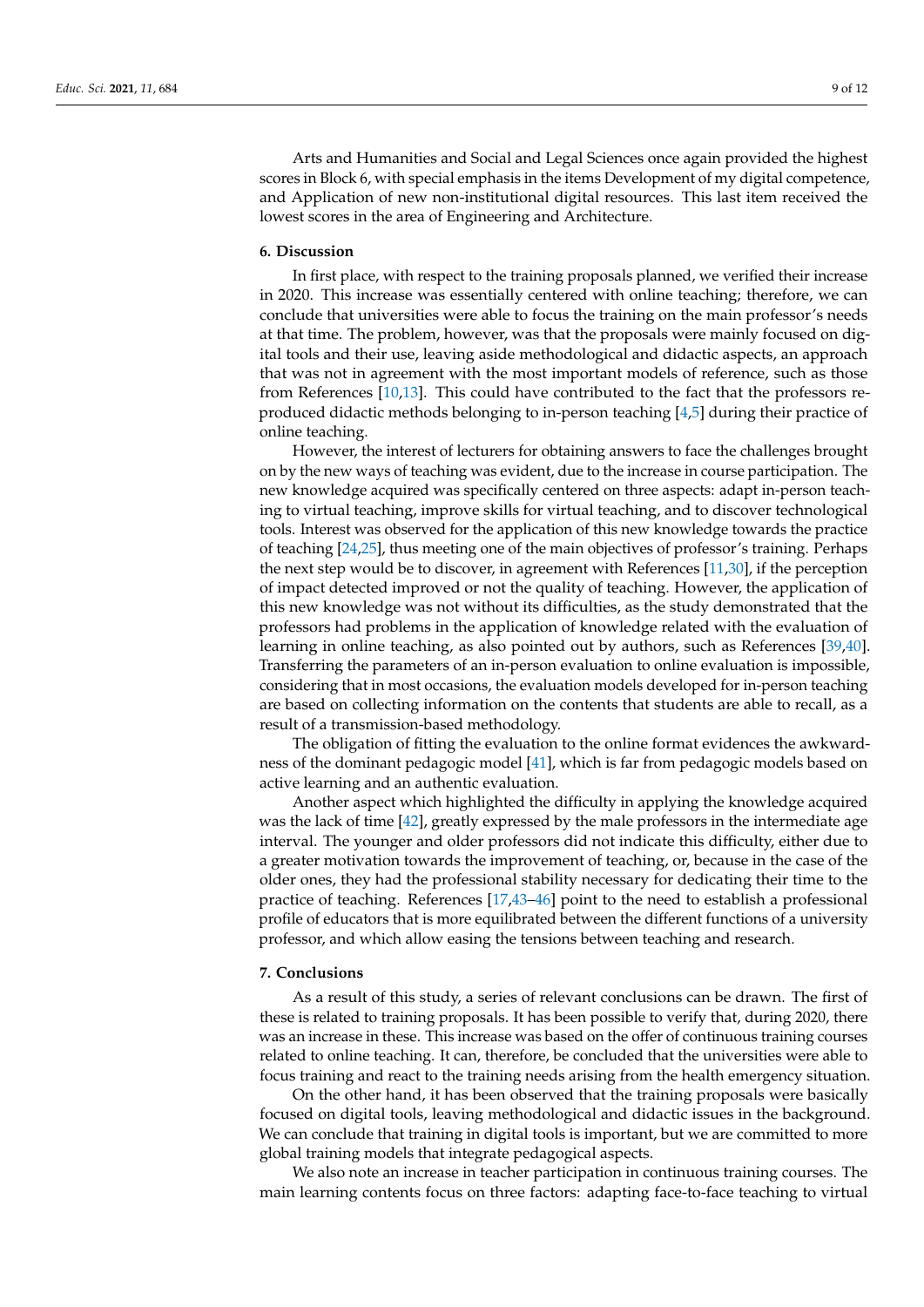teaching, improving skills for developing virtual teaching, and learning about technological tools. Therefore, it is concluded that teachers are interested not only in learning about digital tools but also in more didactic elements. Therefore, it would be interesting for university organizations to take into account the demands of the teaching staff in their planning for continuing education.

Furthermore, the study shows that the teaching staff had problems in knowledge transfer, mainly with the assessment of learning in online teaching. It is, therefore, considered that the discrepancy between the training offered by the university (digital tools) and the teaching staff's needs in pedagogical issues caused a transfer problem that should be taken into account for the future.

When investigating the perception of impact of the training received on teaching performance, it is clear that teaching continues to be a solitary task. The training received by teachers does not encourage the creation of networks with other colleagues, which could become a source of support and knowledge.

In short, there is a need for continuous training for university teachers related to virtual teaching. Moreover, this should be related to teaching topics, authentic activities, competency-based assessments, and training that encourages the generation of collaborative networks between teachers.

**Author Contributions:** Conceptualization, I.d.A. and Ò.F.A.; methodology, I.d.A. and A.R.-P.; validation, I.d.A., Ò.F.A. and A.R.-P.; formal analysis, I.d.A.; investigation, I.d.A., Ò.F.A. and A.R.-P.; data curation, I.d.A.; writing-original draft preparation, I.d.A., Ò.F.A. and A.R.-P.; writing—review and editing, I.d.A., Ò.F.A. and A.R.-P.; visualization, I.d.A., Ò.F.A. and A.R.-P.; supervision, I.d.A. All authors have read and agreed to the published version of the manuscript.

**Funding:** This study has been co-financed under the RETSASO EFA 341/19 Project with FEDER funds. It has also been subsidized by the DOTS University Chair (Chair for the Development of Healthy and Sustainable Organizations and Territories), approved by agreement no. 193/2017 of the Governing Council of the University of Lleida on 19 July 2017.

**Institutional Review Board Statement:** Ethical review and approval were waived for this study, due to not involving personally identifiable nor sensitive data.

**Informed Consent Statement:** Informed consent was obtained from all subjects involved in the study.

**Data Availability Statement:** Data presented in this study are available on request from the corresponding author. The data are not publicly available due to the conditions of the project contract with the funder: DOTS University Chair (Chair for the Development of Healthy and Sustainable Organizations and Territories).

**Acknowledgments:** Thanks to the DOTS Chair of the University of Lleida for their support in carrying out this study.

**Conflicts of Interest:** The authors declare no conflict of interest.

## **References**

- <span id="page-9-0"></span>1. World Health Organization: Coronavirus Disease. 2019. Available online: [https://www.who.int/emergencies/diseases/novel](https://www.who.int/emergencies/diseases/novel-coronavirus-2019)[coronavirus-2019](https://www.who.int/emergencies/diseases/novel-coronavirus-2019) (accessed on 2 August 2021).
- <span id="page-9-1"></span>2. *Real Decreto 463/2020, de 14 de Marzo, Por el Que se Declara el Estado de Alarma Para la Gestión de la Situación de Crisis Sanitaria Ocasionada por el COVID-19; Boletín Oficial del Estado, 67, de 14 de Marzo de 2020*; Boletín Oficial del Estado: Madrid, Spain, 2020; pp. 25390–25400.
- <span id="page-9-2"></span>3. del Arco, I.; Flores, Ò.; Ramos-Pla, A. Structural model to determine the factors that affect the quality of emergency teaching, according to the perception of the student of the first university courses. *Sustainability* **2021**, *13*, 2945. [\[CrossRef\]](http://doi.org/10.3390/su13052945)
- <span id="page-9-3"></span>4. del Arco, I.; Silva, P.; Flores, O. University Teaching in Times of Confinement: The Light and Shadows of Compulsory Online Learning. *Sustainability* **2021**, *13*, 375. [\[CrossRef\]](http://doi.org/10.3390/su13010375)
- <span id="page-9-4"></span>5. Al Zubayer, H.; Tahmina, S. University teachers' training on online teaching-learning using online platform during COVID-19: A case Study. *Bangladesh Educ. J.* **2019**, *18*, 57–64.
- 6. Cabero-Almenara, J. Aprendiendo del tiempo de la COVID-19. *Rev. Electrónica Educ.* **2020**, *24*, 1–3. [\[CrossRef\]](http://doi.org/10.15359/ree.24-S.2)
- <span id="page-9-5"></span>7. Suárez Monzón, N. Formación docente universitaria y crisis sanitaria COVID-19. *CienciAmerica* **2020**, *9*, 109–114. [\[CrossRef\]](http://doi.org/10.33210/ca.v9i2.299)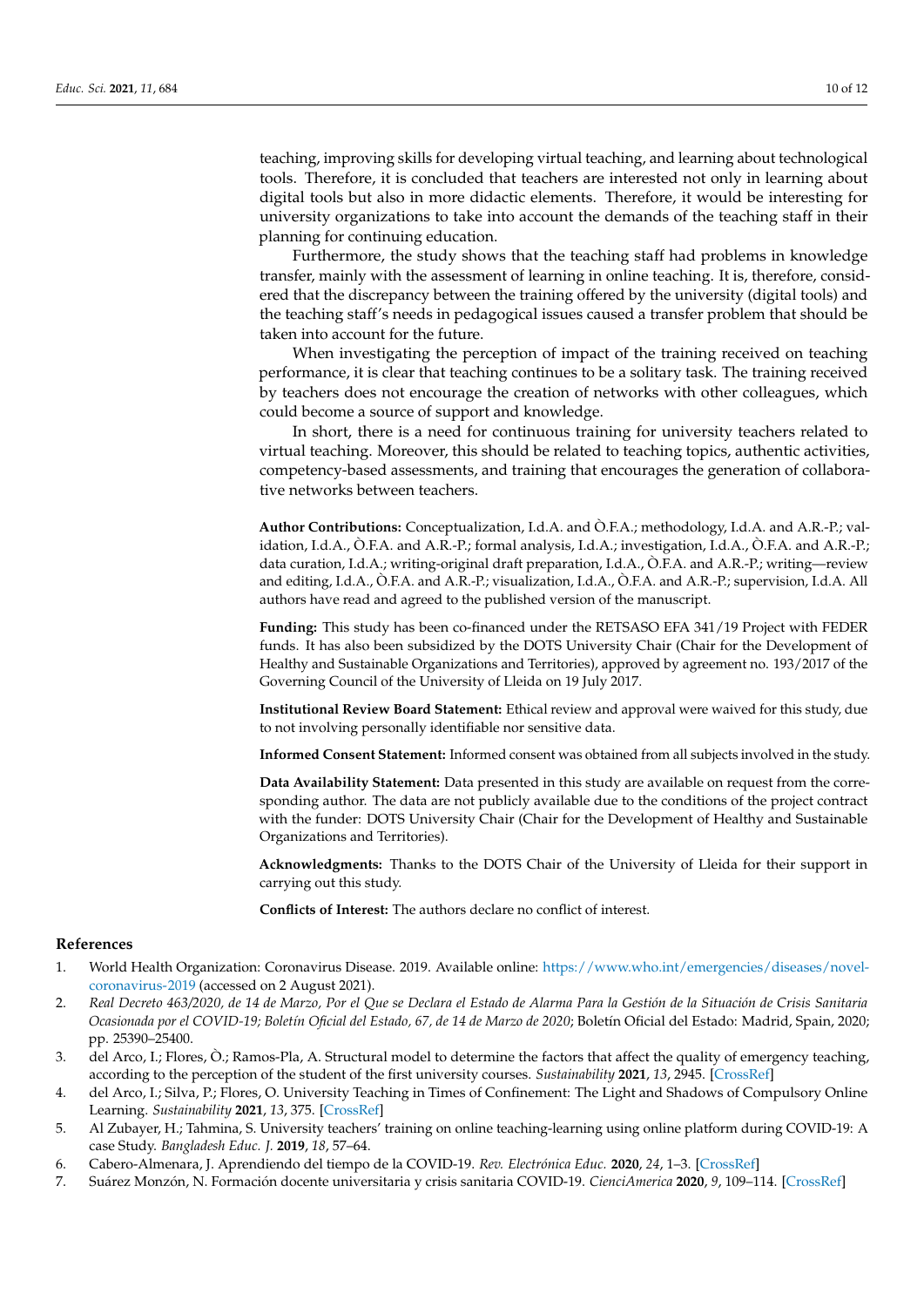- <span id="page-10-0"></span>8. Gómez, E.L. La formación docente del profesorado universitario: Sentido, contenido y modalidades. *Bordón Rev. Pedagog.* **2016**, *68*, 89–102. [\[CrossRef\]](http://doi.org/10.13042/Bordon.2016.38998)
- <span id="page-10-1"></span>9. Rowland, S.; Byron, C.; Furedi, F.; Padfield, N.; Smyth, T. Turning academics into teachers? *Teach. High. Educ.* **1998**, *3*, 133–141. [\[CrossRef\]](http://doi.org/10.1080/1356215980030201)
- <span id="page-10-2"></span>10. Shulman, L.S. Those who understand: Knowledge growth in teaching. *Educ. Res.* **1986**, *15*, 4–14. [\[CrossRef\]](http://doi.org/10.3102/0013189X015002004)
- <span id="page-10-3"></span>11. Cejas-León, R. La Formación en TIC del Profesorado y su Transferencia a la Función Docente. Tendiendo Puentes Entre Tecnología, Pedagogía y Contenido Disciplinar. Ph.D. Thesis, Autonomous University of Barcelona, Barcelona, Spain, 2018. Available online: <https://www.tdx.cat/handle/10803/525864> (accessed on 21 August 2021).
- <span id="page-10-4"></span>12. Vergara, C.; Cofré, H. Conocimiento Pedagógico del Contenido: ¿el paradigma perdido en la formación inicial y continua de profesores en Chile? *Estud. Pedagógicos* **2014**, *40*, 323–338. [\[CrossRef\]](http://doi.org/10.4067/S0718-07052014000200019)
- <span id="page-10-5"></span>13. Mishra, P.; Koehler, M.J. Technological Pedagogical Content Knowledge: A Framework for Teacher Knowledge. *Teach. Coll. Rec.* **2006**, *108*, 1017–1054. [\[CrossRef\]](http://doi.org/10.1111/j.1467-9620.2006.00684.x)
- <span id="page-10-6"></span>14. Cuartas, M.; Quintero, V. Formación docente en el desarrollo de competencias digitales e informacionales a través del modelo enriquecido Tpack\*Cts\*Abp. In Proceedings of the Congreso Iberoamericano de Ciencia, Tecnología, Innovación y Educación, Buenos Aires, Argentina, 14 November 2016; Available online: <https://es.slideshare.net/maritzacts/784-tpackenriquecid> (accessed on 1 September 2021).
- <span id="page-10-16"></span>15. Cejas-León, R.; Navío-Gámez, A.; Meza-Cano, J. Conexiones entre tecnología, pedagogía y contenido disciplinar (TPACK). La formación en TIC y su transferencia a la función docente. In *Investigación en Docencia Universitaria. Diseñando el Futuro a Partir de la Innovación Educativa*; Roig-Vila, R., Ed.; Octaedro Editorial: Barcelona, Spain, 2017; pp. 114–122.
- <span id="page-10-7"></span>16. Cejas-León, R.; Gámez, A.N. Formación en TIC del profesorado universitario. Factores que influyen en la transferencia a la función docente. *Profr. Rev. Currículum Form. Profr.* **2018**, *22*, 271–293. [\[CrossRef\]](http://doi.org/10.30827/profesorado.v22i3.8002)
- <span id="page-10-8"></span>17. Paricio, J.; Fernández March, A.; Fernández Fernández, I. *Marco de Desarrollo Académico Docente. Un Mapa de la Buena Docencia Universitaria Basado en la Investigación*; REDU, Red de Docencia Universitaria: Bilbao, Spain, 2019.
- <span id="page-10-9"></span>18. De Ketele, J.M. La formación didáctica y pedagógica de los profesores universitarios: Luces y sombras. *Rev. Educ.* **2003**, *331*, 143–169.
- <span id="page-10-10"></span>19. Abella, V.; López Nozal, C.; Ortega, N.; Sánchez Ortega, P.L.; Lezcano, F. Implantación de UBUVirtual en la Universidad de Burgos: Evaluación y expectativas de uso. *EDUTEC Rev. Electrónica Tecnol. Educ.* **2011**, *38*, a184. [\[CrossRef\]](http://doi.org/10.21556/edutec.2011.38.385)
- 20. Tomàs-Folch, M.; Duran-Benlloch, M. Comprendiendo los factores que afectan la transferencia de la formación permanente del profesorado. Propuestas de mejora. *Rev. Electrón. Interuniv. Form. Profr.* **2017**, *20*, 145–157. [\[CrossRef\]](http://doi.org/10.6018/reifop/20.1.240591)
- <span id="page-10-11"></span>21. Abella, V.; Ausín, V.; Delgado, V.; Hortigüela, D.; Solano, H.J. Determinantes de la calidad, la satisfacción y el aprendizaje percibido de la e-formación del profesorado universitario. *RMIE Rev. Mex. Investig. Educ.* **2018**, *23*, 733–760.
- <span id="page-10-12"></span>22. Baldwin, T.T.; Ford, J.K. Transfer of training: A review and directions for the future research. *Pers. Psychol.* **1988**, *41*, 63–105. [\[CrossRef\]](http://doi.org/10.1111/j.1744-6570.1988.tb00632.x)
- <span id="page-10-13"></span>23. Buick, F.; Blackman, D.; Johnson, S. Enabling middle managers as change agents: Why organisational support needs to change. *Aust. J. Public Adm.* **2018**, *77*, 222–235. [\[CrossRef\]](http://doi.org/10.1111/1467-8500.12293)
- <span id="page-10-14"></span>24. Monereo, C. La investigación en la formación del profesorado universitario: Hacia una perspectiva integradora. *Infanc. Aprendiz.* **2013**, *36*, 281–291. [\[CrossRef\]](http://doi.org/10.1174/021037013807533052)
- <span id="page-10-15"></span>25. Osuna-Acevedo, S.; Marta-Lazo, C.; Frau-Meigs, D. De sMOOC a tMOOC, el aprendizaje hacia la transferencia profesional: El proyecto europeo ECO. *Comunicar* **2018**, *55*, 105–114. [\[CrossRef\]](http://doi.org/10.3916/C55-2018-10)
- <span id="page-10-22"></span>26. Medina, J.L.; Jarauta, B.; Urquizu, C. Evaluación del impacto de la formación del profesorado universitario novel: Un estudio cualitativo. *RIE Rev. Investig. Educ.* **2005**, *23*, 205–238.
- <span id="page-10-25"></span>27. Cano García, E. Factores favorecedores y obstaculizadores de la transferencia de la formación del profesorado en Educación Superior. *REICE Rev. Iberoam. Sobre Calid. Efic. Cambio Educ.* **2016**, *14*, 133–150. [\[CrossRef\]](http://doi.org/10.15366/reice2016.14.2.008)
- 28. Villalobos-Claveria, A.A.; Melo-Hermosilla, Y.M. Narrativas docentes como recursos para la comprensión de la transferencia didáctica del profesor universitario. *Form. Univ.* **2019**, *12*, 121–132. [\[CrossRef\]](http://doi.org/10.4067/S0718-50062019000100121)
- <span id="page-10-17"></span>29. Okoye, K.; Arrona-Palacios, A.; Camacho-Zuñiga, C.; Hammout, N.; Luttmann, E.; Escamilla, J.; Hosseini, S. Impact of students evaluation of teaching: A text analysis of the teachers qualities by gender. *Int. J. Educ. Technol. High. Educ.* **2020**, *49*, 1–27. [\[CrossRef\]](http://doi.org/10.1186/s41239-020-00224-z)
- <span id="page-10-18"></span>30. Feixas, M.; Lagos, P.; Fernández, I.; Sabaté, S. Modelos y tendencias n la investigación sobre efectividad, impacto y transferencia de la formación docente en educación superior. *Educar* **2015**, *51*, 81–107. [\[CrossRef\]](http://doi.org/10.5565/rev/educar.695)
- <span id="page-10-19"></span>31. Llorente, C. Aspectos fundamentales de la formación del profesorado en TIC. *Pixel-Bit Rev. Medios Educ.* **2008**, *31*, 121–130.
- <span id="page-10-20"></span>32. Flores, Ò.; del Arco, I.; Silva, P. The flipped classroom model at the university: Analysis based on professors' and students' assessment in the educational field. *Int. J. Educ. Technol. High. Educ.* **2016**, *13*, 1. [\[CrossRef\]](http://doi.org/10.1186/s41239-016-0022-1)
- <span id="page-10-21"></span>33. Pineda, P. *Auditoría de la Formación: Análisis de las Actividades Formativas Para la Mejora de la Realidad Empresarial*; Ediciones Gestión: Barcelona, Spain, 2000.
- <span id="page-10-23"></span>34. Fullan, M. *The new Meaning of Educational Change*; Teacher College Press: New York, NY, USA, 1991.
- <span id="page-10-24"></span>35. Gairín, J. La evaluación del impacto en programas de formación. *REICE Rev. Iberoam. Sobre Calid. Efic. Cambio Educ.* **2010**, *8*, 19–43.
- <span id="page-10-26"></span>36. Ramos-Pla, A. Organizational and informal learning in educational centers. *Rev. Educ.* **2021**, *392*, 215–216.